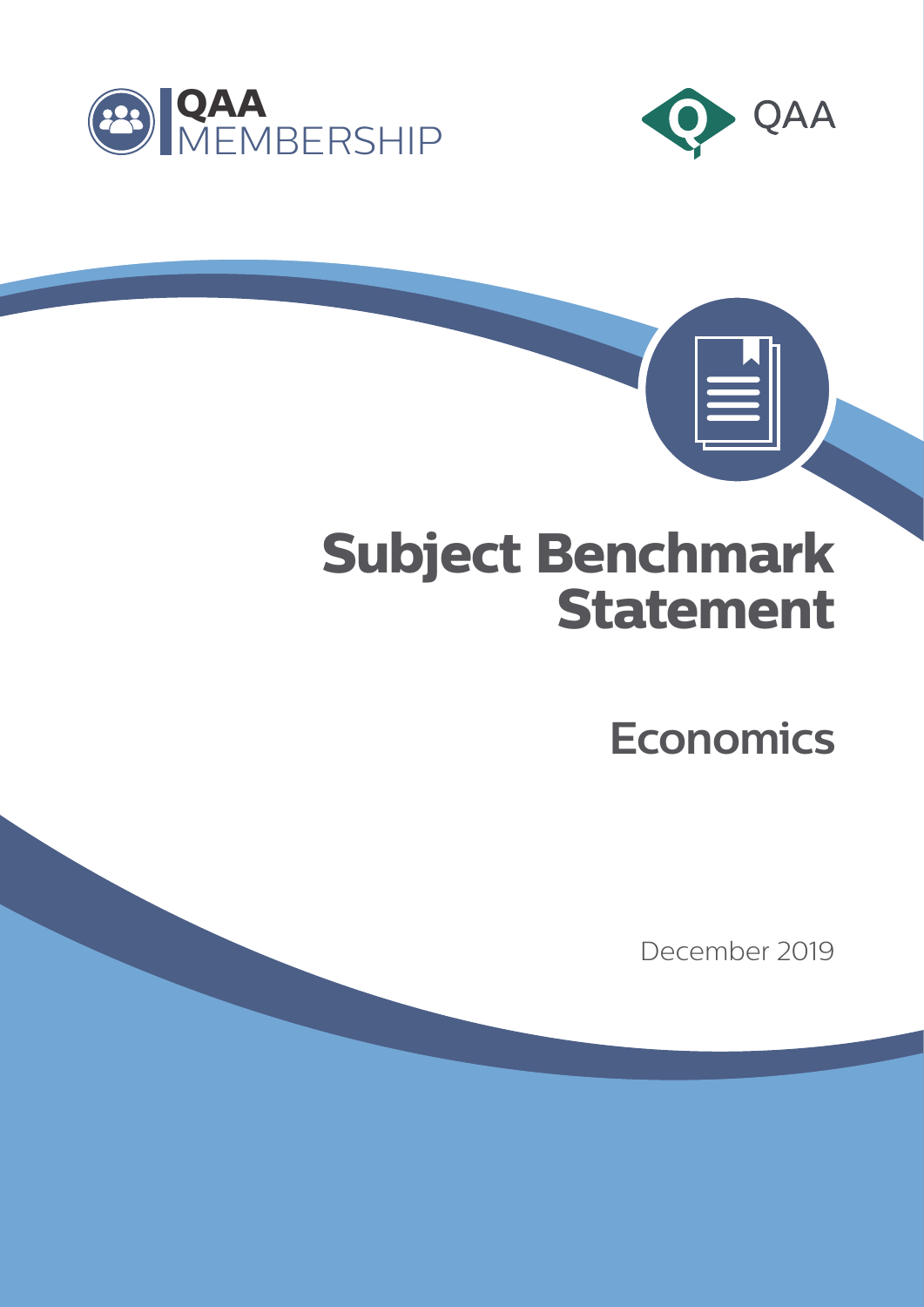# **Contents**

| Summary of changes from the previous Subject Benchmark Statement (2015)  2 |                                                                    |  |
|----------------------------------------------------------------------------|--------------------------------------------------------------------|--|
| $\mathbf{1}$                                                               |                                                                    |  |
| $\overline{2}$                                                             |                                                                    |  |
| 3                                                                          |                                                                    |  |
| 4                                                                          |                                                                    |  |
| 5                                                                          |                                                                    |  |
| 6                                                                          |                                                                    |  |
| $\overline{7}$                                                             |                                                                    |  |
|                                                                            | Appendix: Membership of the benchmarking and review groups for the |  |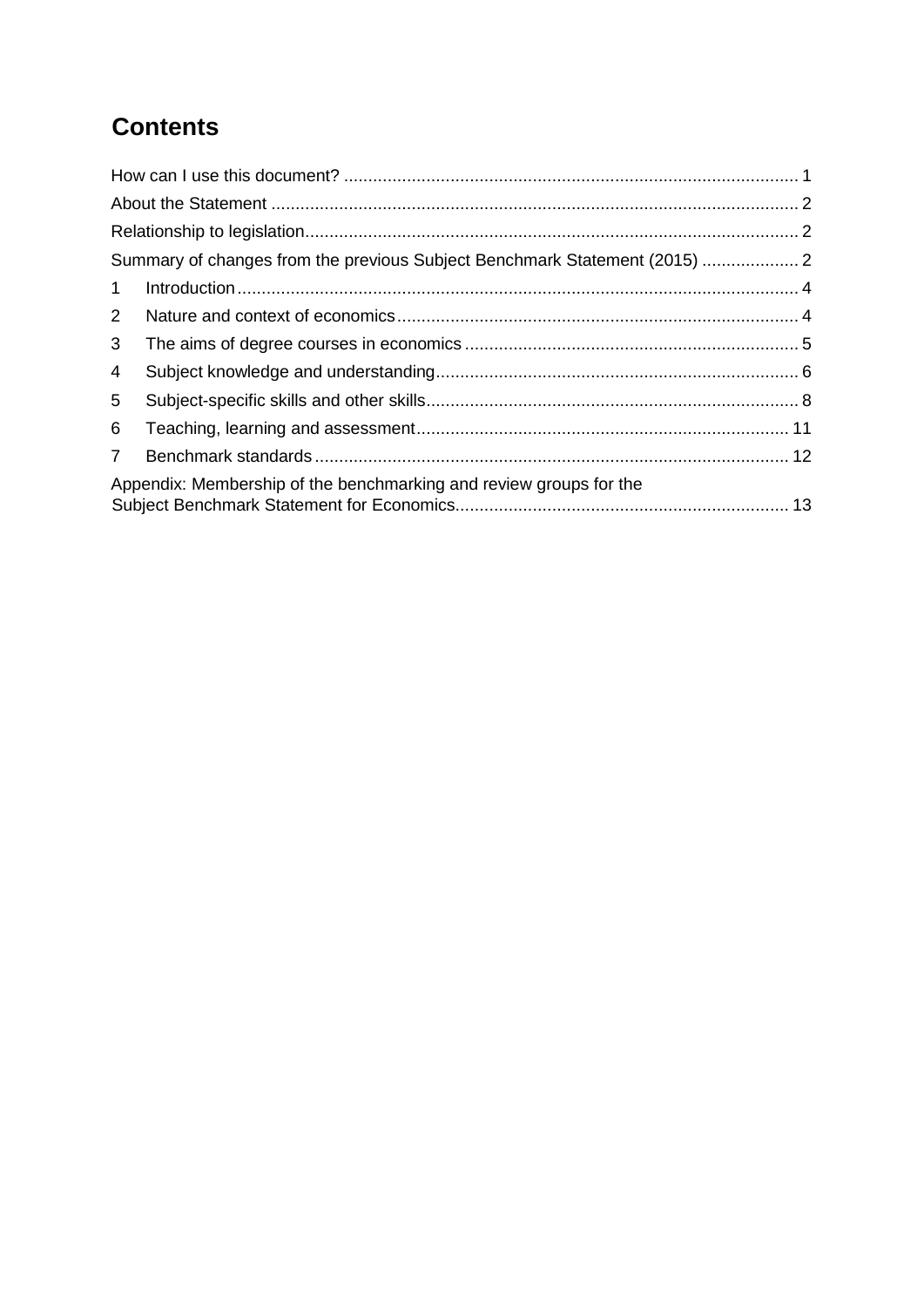#### <span id="page-2-0"></span>**How can I use this document?**

This is the Subject Benchmark Statement for Economics. It defines the academic standards that can be expected of a graduate, in terms of what they might know, do and understand at the end of their studies, and describe the nature of the subject.

The [UK Quality Code for Higher Education](https://www.qaa.ac.uk/quality-code) (Quality Code) sets out the Expectations and Core practices that all providers of UK higher education are required to meet. Providers in Scotland, Wales and Northern Ireland must also meet the Common practices in the Quality Code.

The Quality Assurance Agency for Higher Education (QAA) has also published a set of [Advice and Guidance,](https://www.qaa.ac.uk/quality-code/advice-and-guidance) divided into 12 themes, and a number of other resources that support the mandatory part of the Quality Code. Subject Benchmark Statements sit alongside these resources to help providers develop courses and refine curricula but are not part of the regulated requirements for higher education providers in the UK.

This Statement is intended to support you if you are:

- involved in the design, delivery and review of courses of study in economics or related subjects
- a prospective student thinking about studying this subject, or a current student of the subject, to find out what may be involved
- an employer, to find out about the knowledge and skills generally expected of a graduate this subject.

Subject Benchmark Statements provide general guidance for articulating the learning outcomes associated with the course but are not intended to represent a national curriculum in a subject or to prescribe set approaches to teaching, learning or assessment. Instead, they allow for flexibility and innovation in course design within a framework agreed by the subject community.

It may be helpful to refer to the relevant Advice and Guidance when using this Statement.

Explanations of unfamiliar terms used in this Subject Benchmark Statement can be found in QAA's [Glossary.](https://www.qaa.ac.uk/glossary)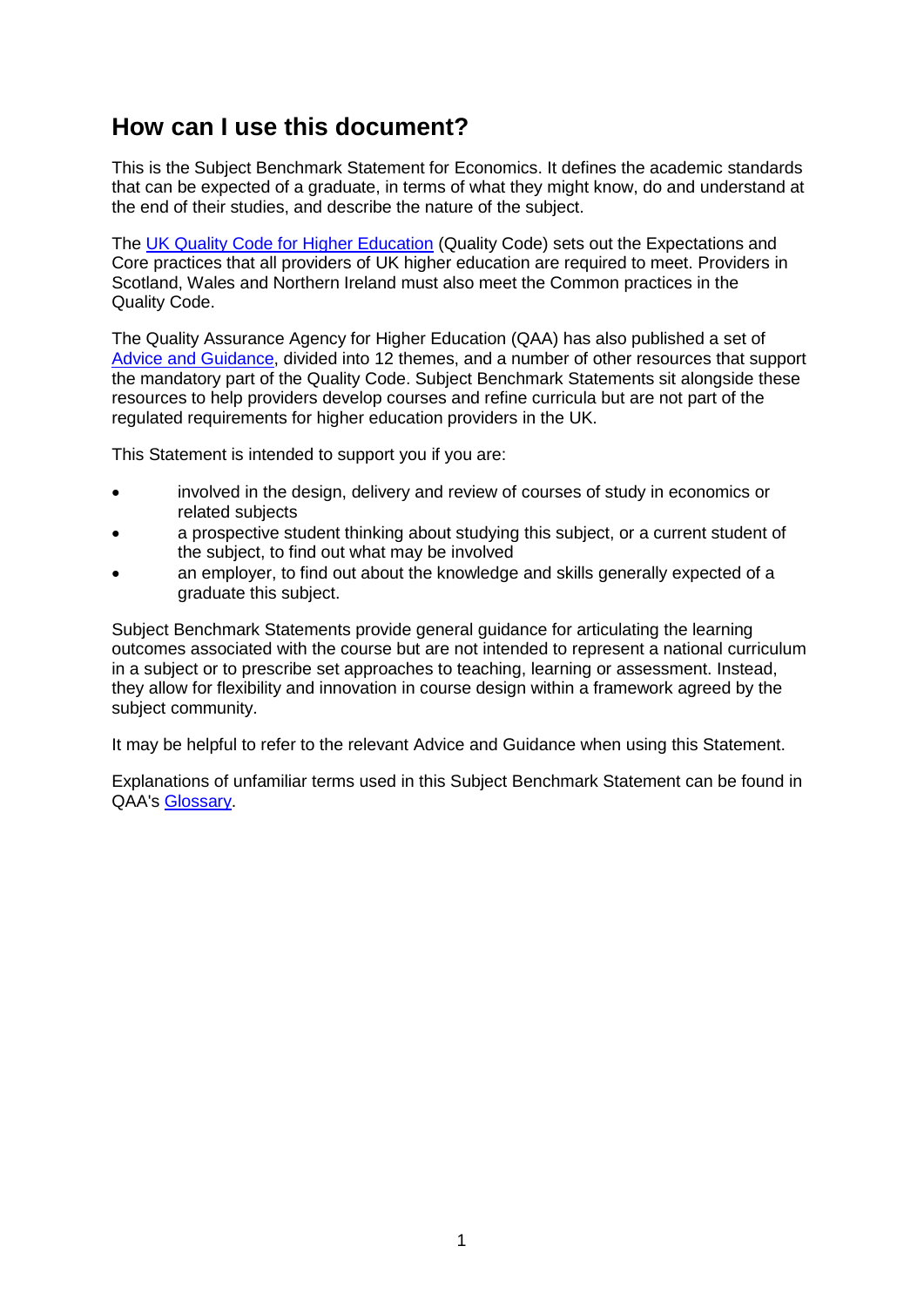# <span id="page-3-0"></span>**About the Statement**

This Subject Benchmark Statement refers to bachelor's degrees with honours in economics.<sup>1</sup>

It has been produced by a group of subject specialists drawn from, and acting on behalf of, the subject community. The process is facilitated by QAA, as is the full consultation with the wider academic community and stakeholder groups each Statement goes through.

In order to ensure the continuing currency of Subject Benchmark Statements, QAA initiates regular reviews of their content, five years after first publication, and every seven years subsequently, or in response to significant changes in the discipline.

# <span id="page-3-1"></span>**Relationship to legislation**

Higher education providers are responsible for meeting the requirements of legislation and any other regulatory requirements placed upon them, for example by funding bodies. This Statement does not interpret legislation, nor does it incorporate statutory or regulatory requirements. The responsibility for academic standards remains with the higher education provider who awards the degree.

Higher education providers may need to consider other reference points in addition to this Statement in designing, delivering and reviewing courses. These may include requirements set out by professional, statutory and regulatory bodies (PSRBs) and industry or employer expectations.

Sources of information about other requirements and examples of guidance and good practice are signposted within the Subject Benchmark Statement where appropriate. Individual higher education providers will decide how they use this information.

## <span id="page-3-2"></span>**Summary of changes from the previous Subject Benchmark Statement (2015)**

This version of the Statement forms its fourth edition, following initial publication of the Subject Benchmark Statement in 2000 and review and revision in 2006 and 2015.

This latest version of the Statement is the consequence of the revision to the [UK Quality](http://www.qaa.ac.uk/quality-code)  [Code for Higher Education](http://www.qaa.ac.uk/quality-code) which was published in 2018. It has been revised to update references to the Quality Code and other minor changes within the sector. Changes have been made by QAA and confirmed by a member of the most recent review group.

There have been minor revisions to the subject-specific content, namely:

• paragraph 5.5, viii: text updated from:

-

Markets and market failure - economists understand that perfectly functioning markets between buyers and sellers may deliver the maximum welfare for a society, but that there are numerous cases where the actions of an economic actor or actors confers un-priced benefits or costs on another or on the environment. Students learn to recognise these market externalities and to evaluate how policy and or private bargaining can achieve improved allocations.

<sup>1</sup> Bachelor's degrees are at level 6 in *The Framework for Higher Education Qualifications in England, Wales and Northern Ireland* and level 10 in *The Framework for Qualifications of Higher Education Institutions in Scotland*, as published in **The Frameworks for Higher Education Qualifications of UK Degree-Awarding Bodies**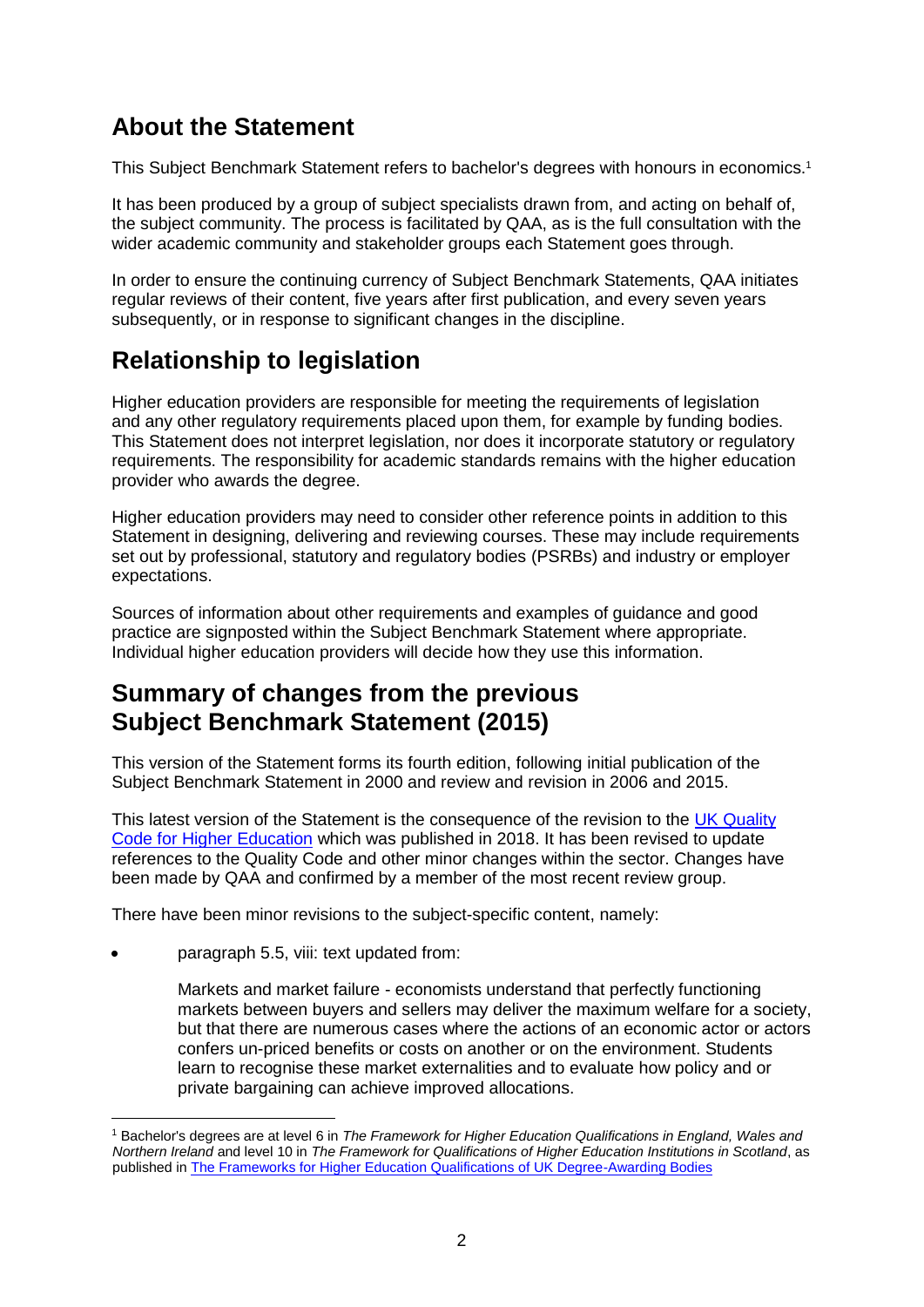to:

Markets and market failure - economists understand that price-taking markets between buyers and sellers may deliver the maximum welfare to market participants, but such markets are rare. In most cases, the actions of an economic actor or actors confer un-priced benefits or costs on another or on the environment. Students learn to recognise such external effects and to evaluate how policy and or private bargaining can achieve improved allocations.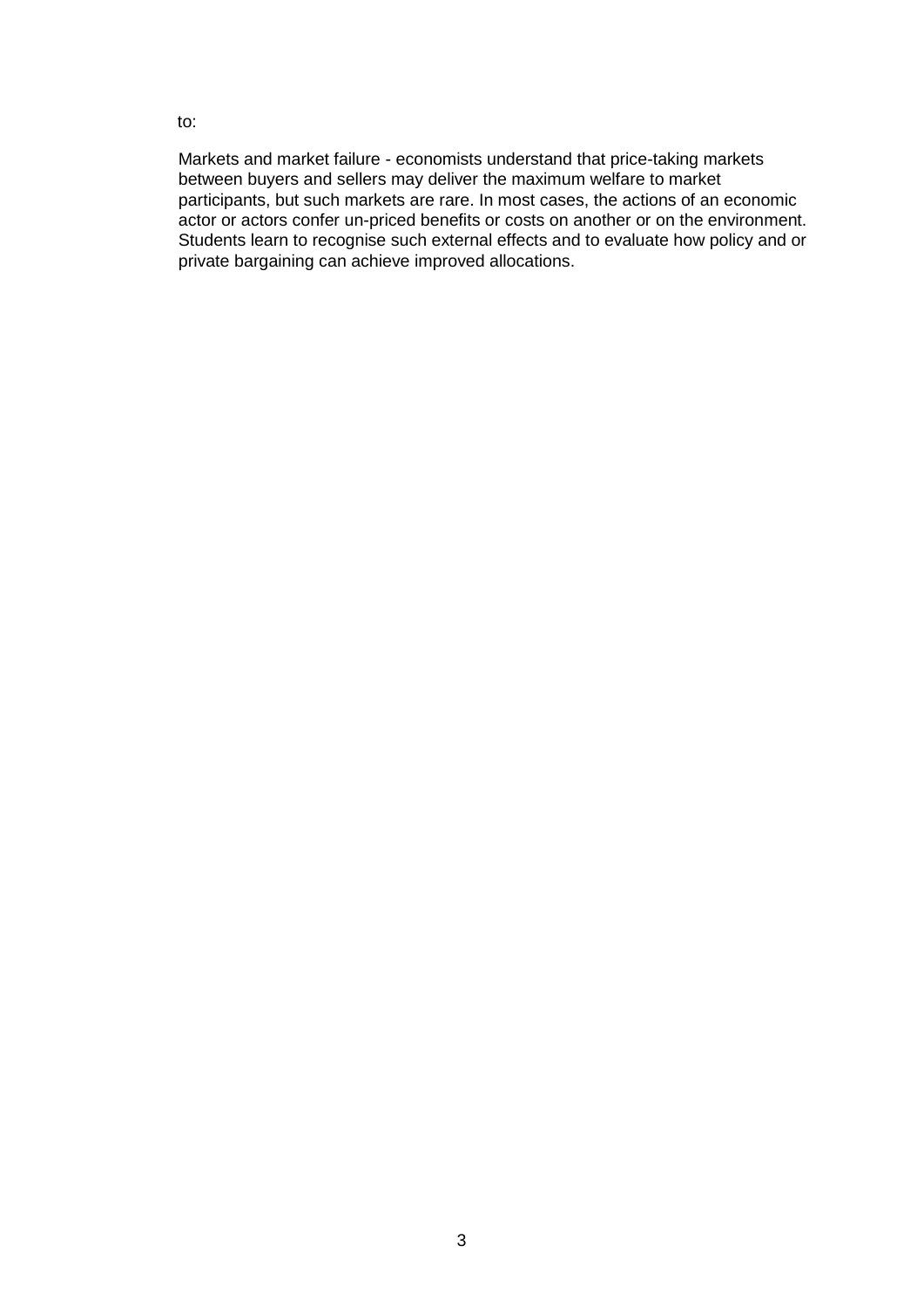#### <span id="page-5-0"></span>**1 Introduction**

1.1 This document sets out benchmark standards for honours degrees in economics. It defines the distinctive nature of the subject, the aims of a typical degree course, the subject knowledge and skills of an economist, methods of learning and assessment and finally a description of two benchmark standards, at threshold and typical levels.

#### <span id="page-5-1"></span>**2 Nature and context of economics**

2.1 Economics is the study of the factors that influence income, wealth and well-being. From this it seeks to inform the design and implementation of economic policy. Its aim is to analyse and understand the allocation, distribution and utilisation of resources and the consequences for economic and social well-being. Economics is concerned with such phenomena in the past and present and how they may evolve in the future.

2.2 Studying economics requires an understanding of how resources are used and how economic entities, such as households, firms and governments behave and interact. This understanding is required at both the individual (micro) and the aggregate (macro) level. The analysis is both static (dealing with, for example, levels of output, employment, income and trade) and dynamic (concerned with, for example, innovation, technical progress, economic growth and the distribution of income, business cycles, financial stability and instability, and sustainable development). Various interpretations of commonly observed economic phenomena exist, and hence explanations may be contested. It is therefore important that economic phenomena are studied in their relevant historical, political, institutional, international, social and environmental contexts, including business, and that theories are evidence-based, using quantitative and qualitative data analysis.

2.3 Economics is a major social science which draws on and influences other social sciences. It also links with other subject areas such as ethics, finance, geography, history, international relations, law, philosophy and psychology. It uses and interacts with mathematical and statistical methods and sciences such as environmental science, biology and medicine. As economics is integral to understanding business behaviour, strategy and corporate performance, it is also one of the core disciplines informing the study of business and management.

2.4 Recognition of these interrelationships and the increasing number of students who are choosing to study economics jointly with other subjects have led to new and imaginative degree courses. Their design has been influenced by the appreciation that a training that includes an understanding of economics concepts provides significant employment opportunities in a variety of careers in addition to working as a professional economist.

2.5 This points to certain key intellectual features that characterise the approach of economists. First there is the ability to abstract and simplify in order to identify and model the essence of a problem. Second is the ability to analyse and reason - both deductively and inductively. Third is the ability to gather evidence and to assimilate, structure, analyse and evaluate qualitative and quantitative data. Fourth is the ability to communicate results concisely to a variety of audiences, including those with no training in economics. Fifth is the ability to think critically about the limits of one's analysis in a broader socioeconomic context. Sixth is the ability to draw economic policy inferences, to recognise the potential constraints in their implementation and to evaluate policy outcomes in the light of stated policy objectives.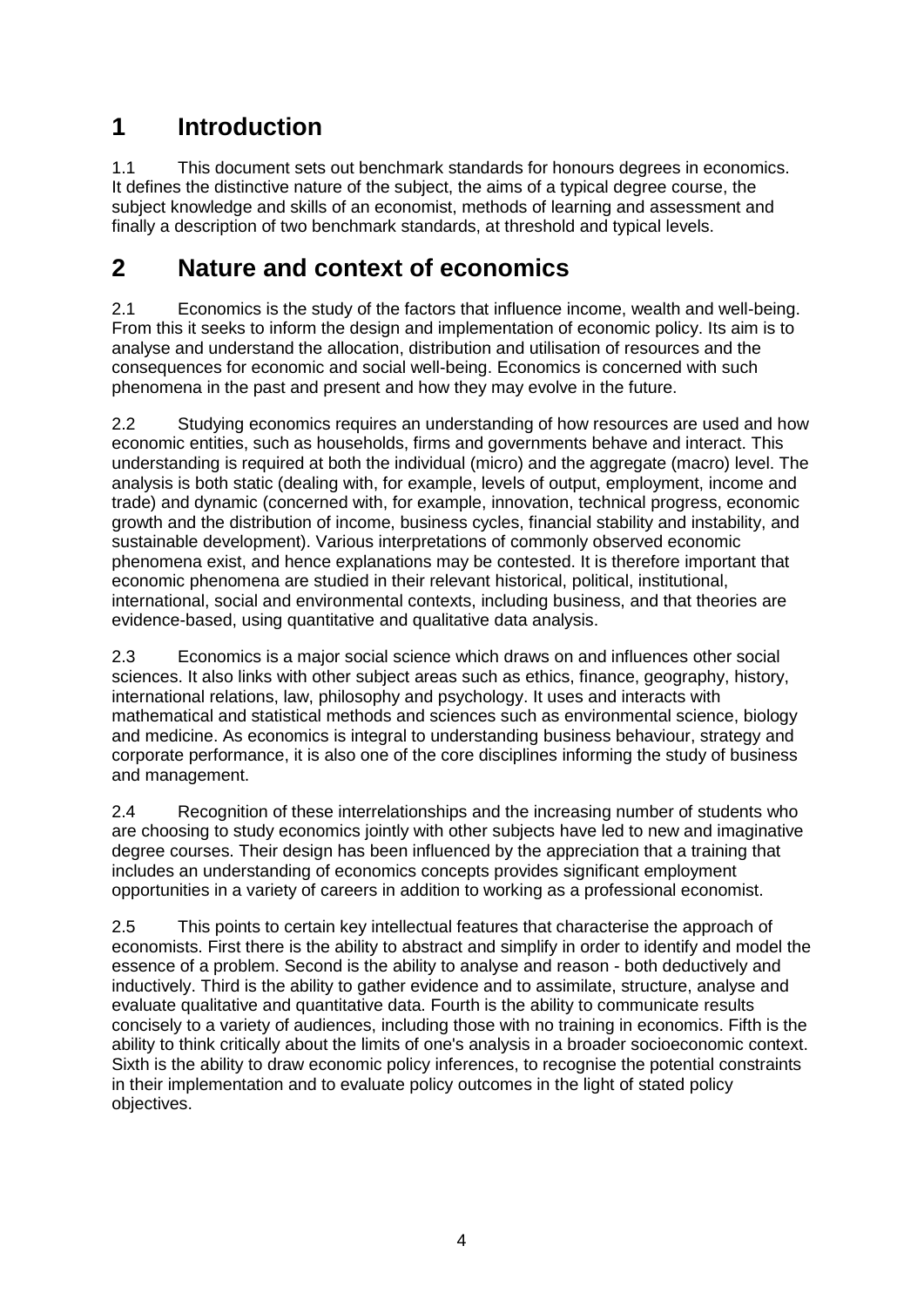#### <span id="page-6-0"></span>**3 The aims of degree courses in economics**

3.1 Given these defining features, the main aims of a degree course in economics, or including economics as a major component, are to:

- provide education and training in economic concepts, theories, ideas and tools, and their application, appropriate to the type of degree concerned: single honours, joint honours or combined studies
- stimulate students intellectually through the study of economics and to lead them to appreciate its application to a range of problems and its relevance in a variety of contexts
- provide a firm foundation of knowledge about the workings of economic systems and to develop the relevant skills for the constructive use of that knowledge in a range of settings
- foster an understanding of alternative approaches to the analysis of economic phenomena
- develop in students the ability to apply the knowledge and skills they have acquired to the solution of specific theoretical and applied problems in economics
- equip students with appropriate tools of analysis to tackle issues and problems of economic policy
- develop in students, through the study of economics, a range of generic skills that will be of value in employment and self-employment
- provide students with analytical skills and an ability to develop simplifying frameworks for studying the real world. They should be able to appreciate what would be appropriate levels of abstraction in order to study a range of economic issues and the specific assumptions that guide the criteria for simplification
- provide students with the knowledge and skills base from which they can proceed to further studies in economics, related areas or in multidisciplinary areas that involve economics
- generate in students an appreciation of the economic and welfare dimensions of wider social, political and environmental issues
- develop in students an ability to interpret real-world economic events and critically assess a range of types of evidence.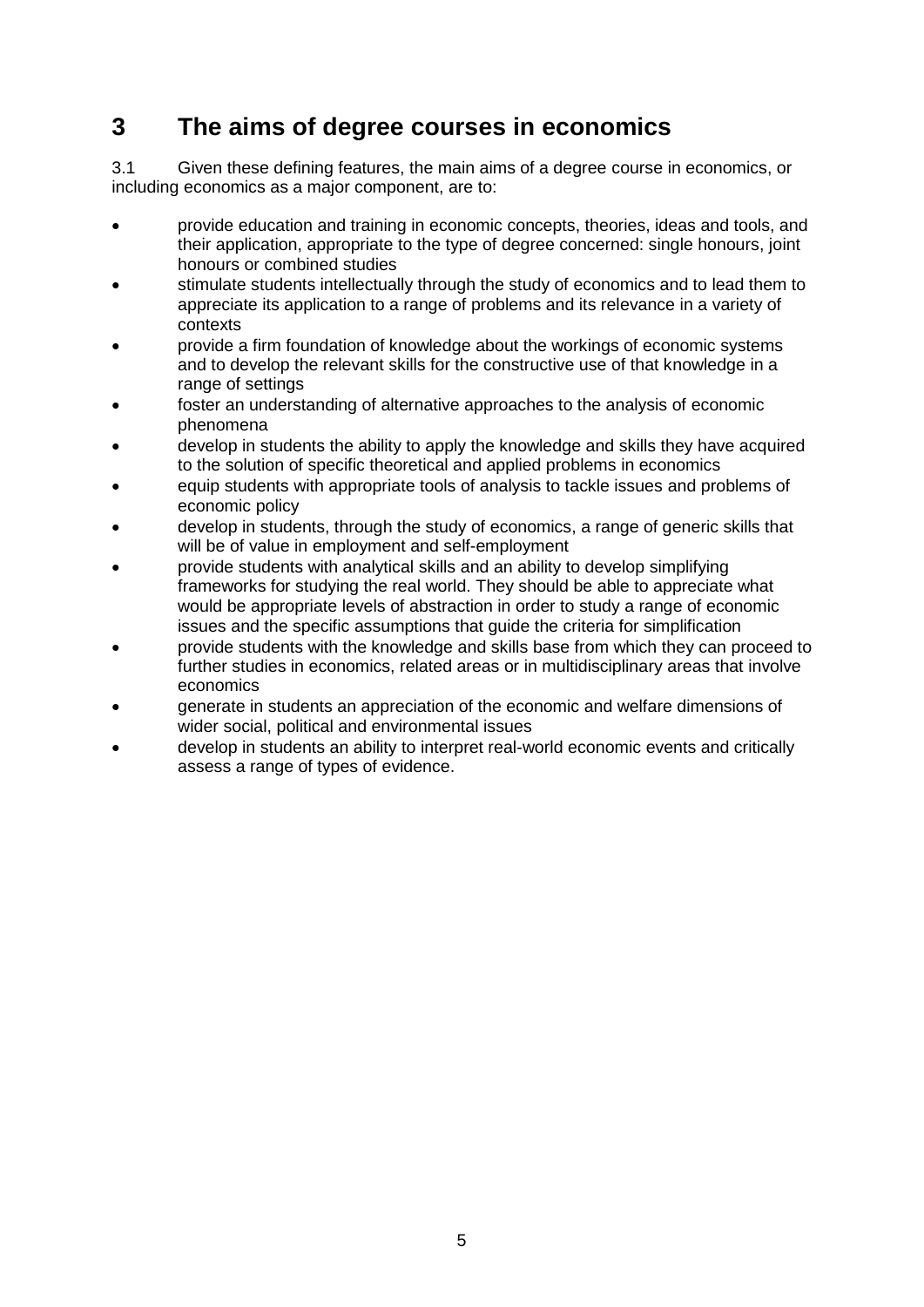### <span id="page-7-0"></span>**4 Subject knowledge and understanding**

4.1 Graduates of a single honours degree in economics usually learn about the following.

- i Economic concepts, principles and tools, the understanding of which might be verbal, graphical and/or mathematical. These concepts, tools and principles play a key role in reasoning. They address the microeconomic issues of decision and choice, the production and exchange of goods, the pricing and use of inputs, the interdependency of markets, the relationships between principals and agents, and economic welfare. They also include the macroeconomic issues of employment, national income, the balance of payments, the distribution of income, economic growth, financial and business cycles, and the role of money creation, banking and the financial system in the economy, society and the environment.
- ii Economic policy at both the microeconomic and macroeconomic levels. In all these, students show an understanding of analytical methods and model-based argument and understand different methodological approaches and their strengths and limitations.
- iii Relevant quantitative methods and computing techniques. These include appropriate mathematical and statistical methods, including econometrics. Students have exposure to the use of such techniques on actual economic, financial or social data, using suitable statistical or econometric software.
- iv The nature, sources and uses of both quantitative and qualitative data and an ability to select and apply appropriate methods that economists might use to analyse such data.
- v The applications of economics. Students discover how to apply relevant economic principles and reasoning to a variety of applied topics. They are also aware of how economics can be applied to design, guide and interpret commercial, economic, social and environmental policy. As part of this, they have the ability to discuss and analyse government policy and to evaluate the performance of the UK and other economies, past and present.

4.2 It is recognised that, in both single honours degrees and in many degrees that involve a substantial amount of economics, content is adapted to suit the nature and objectives of the degree course. In degrees that are not single honours economics, not all the elements in paragraph 4.1 may be covered. It is also recognised that the forms of analysis chosen may differ and may be tailored to best serve the skills that students bring with them into their degree course. It is neither the function nor the objective of this Subject Benchmark Statement to prescribe what these forms of analysis might be; this is a matter for institutional choice and decision.

4.3 The attainments of an economics student generally include, but may not be limited to the following.

- i A critical understanding of analytical methods, both theory and model-based.
- ii An appreciation of the history and development of economic ideas and the differing methods of analysis that have been and are used by economists.
- iii An ability to apply economic reasoning to applied topics.
- iv An ability to relate differences in economic policy recommendations to differences in the theoretical and empirical features of economic analysis that underlie such recommendations.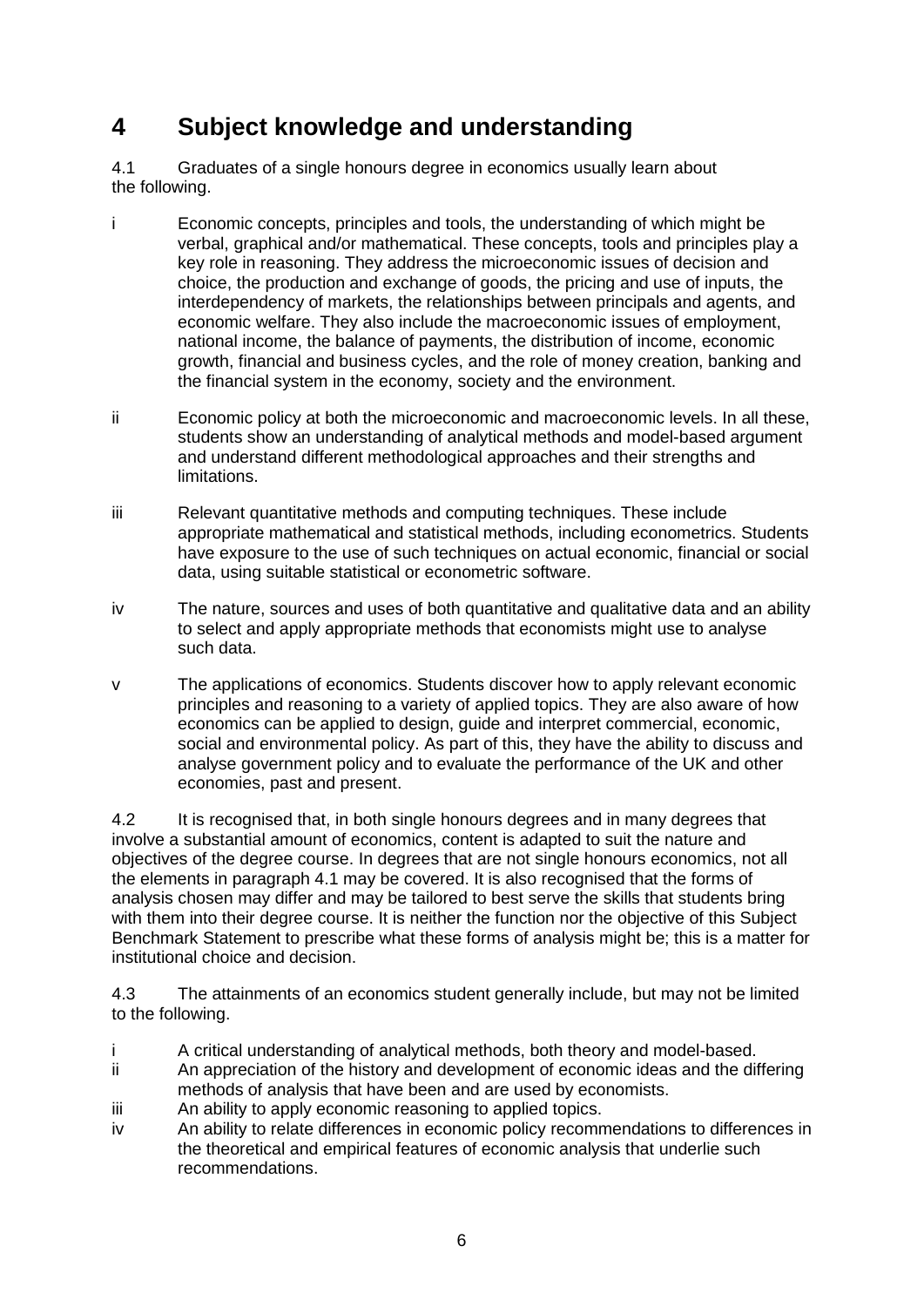- v An ability to discuss, analyse and evaluate government policy and to assess the performance of the UK and other economies and of the global economy.
- vi An understanding of verbal, graphical, mathematical and econometric representation of economic ideas and analysis, including the relationship between them. Appropriate techniques to enable manipulation, treatment and interpretation of the relevant quantitative and qualitative data are also relevant.
- vi An ability to articulate, communicate and present economic arguments to both specialist and non-specialist audiences.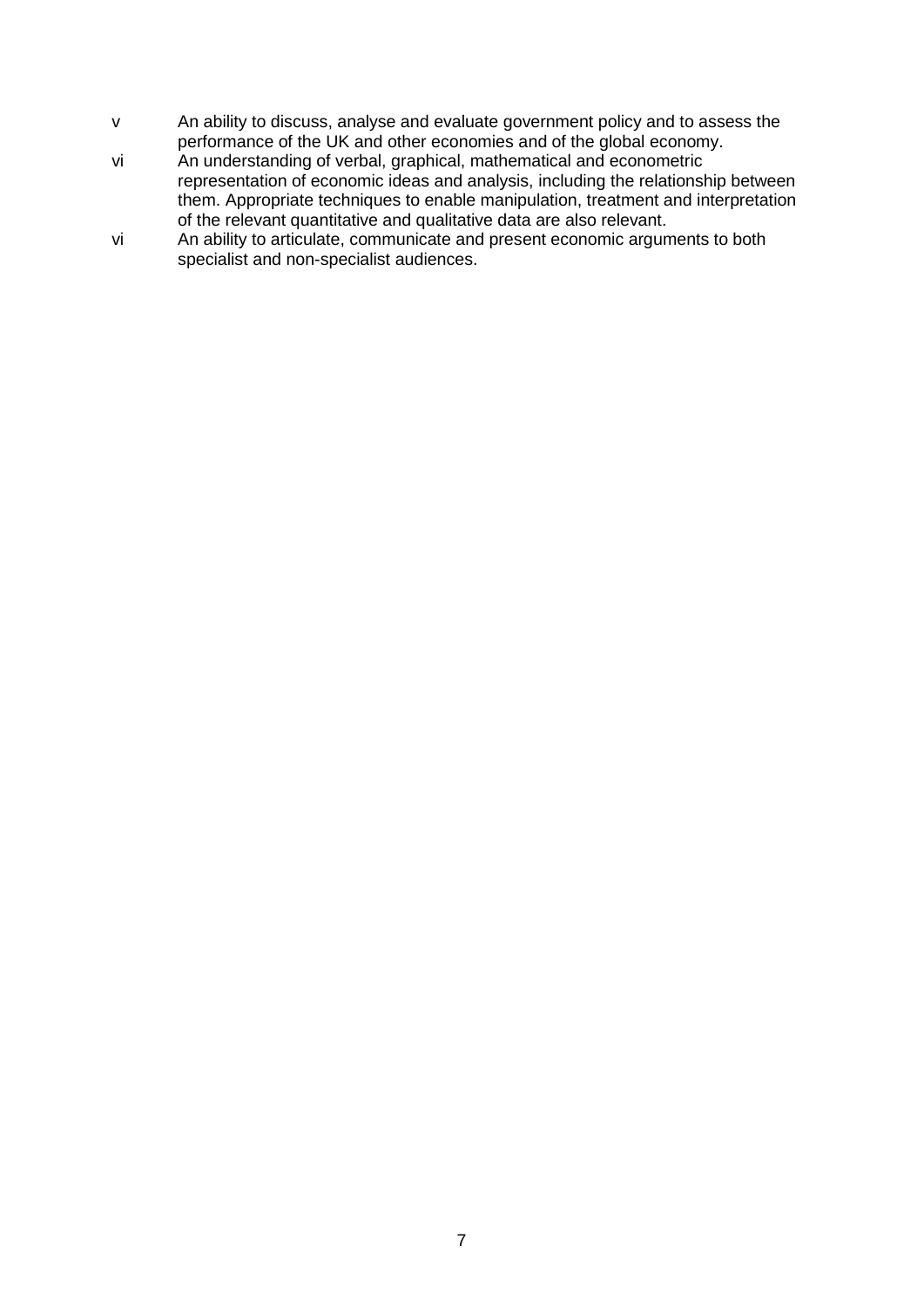# <span id="page-9-0"></span>**5 Subject-specific skills and other skills**

5.1 Some of the attributes that a graduate in economics possesses are generic and not specific to the study of the subject. Their enhancement would be part of any degree course. These would include general intellectual skills such as literary and information-processing skills, as well as interpersonal skills, such as communication. Economics degree courses, therefore, provide a learning environment that facilitates and encourages the development and use of such skills.

5.2 In particular, employers of economists also value the ability to produce reports and conclusions that are well evidenced by empirical analysis; the ability to communicate technical analysis and results to various non-economist audiences; knowledge of economic history and its context (social, technical and political), pluralistic perspectives and interdisciplinary synthesis, to inform an application of critical judgement in evaluating context, proportionality and awareness of limitations.

5.3 There are three elements in the training of an economics graduate that provide them with a coherent framework of thinking that is readily transferable and applicable to decision-making in a wide range of areas. These elements are a set of subject-specific skills; a conceptual framework that offers a guide to good decision-making; and the general, but crucial, skill of numeracy.

# **Subject-specific skills**

5.4 Economics graduates possess subject-specific but highly transferable, rigorous skills. This transferability is evidenced by the wide range of careers into which graduates in economics move. The development of these skills is particularly emphasised in the course of an undergraduate degree through the study of economic principles and economic methods. These skills may be summarised as follows.

- i Abstraction from the study of economic principles and models, students see how one can abstract the essential features of complex systems and provide a useable framework for evaluation and assessment of the effects of policy or other exogenous events. Through this, students acquire proficiency in how to simplify while still retaining relevance. This is an approach that they can then apply in other contexts, thereby becoming more effective problem-solvers and decision-makers.
- ii Analysis, deduction and induction economic reasoning can be highly deductive, and logical analysis is applied to assumption-based models. Inductive reasoning is important. The development of such analytical skills enhances students' problemsolving and decision-making ability.
- iii Quantification, evaluation and design data, their sources, and their effective organisation, presentation and analysis, are important in economics. Students have some understanding of the principal sources of economic information and data relevant to industry, commerce, society and government, and have had practice in organising it and presenting it informatively and assessing its reliability. This skill is important at all stages in the decision-making process.
- iv Framing through the study of economics, a student learns how to decide what should be taken as given or fixed for the purposes of setting up and solving a problem; for example, what the important 'parameters' are in constraining the solution to the problem. Learning to think about how and why these parameters might change encourages a student to place the economic problem in its broader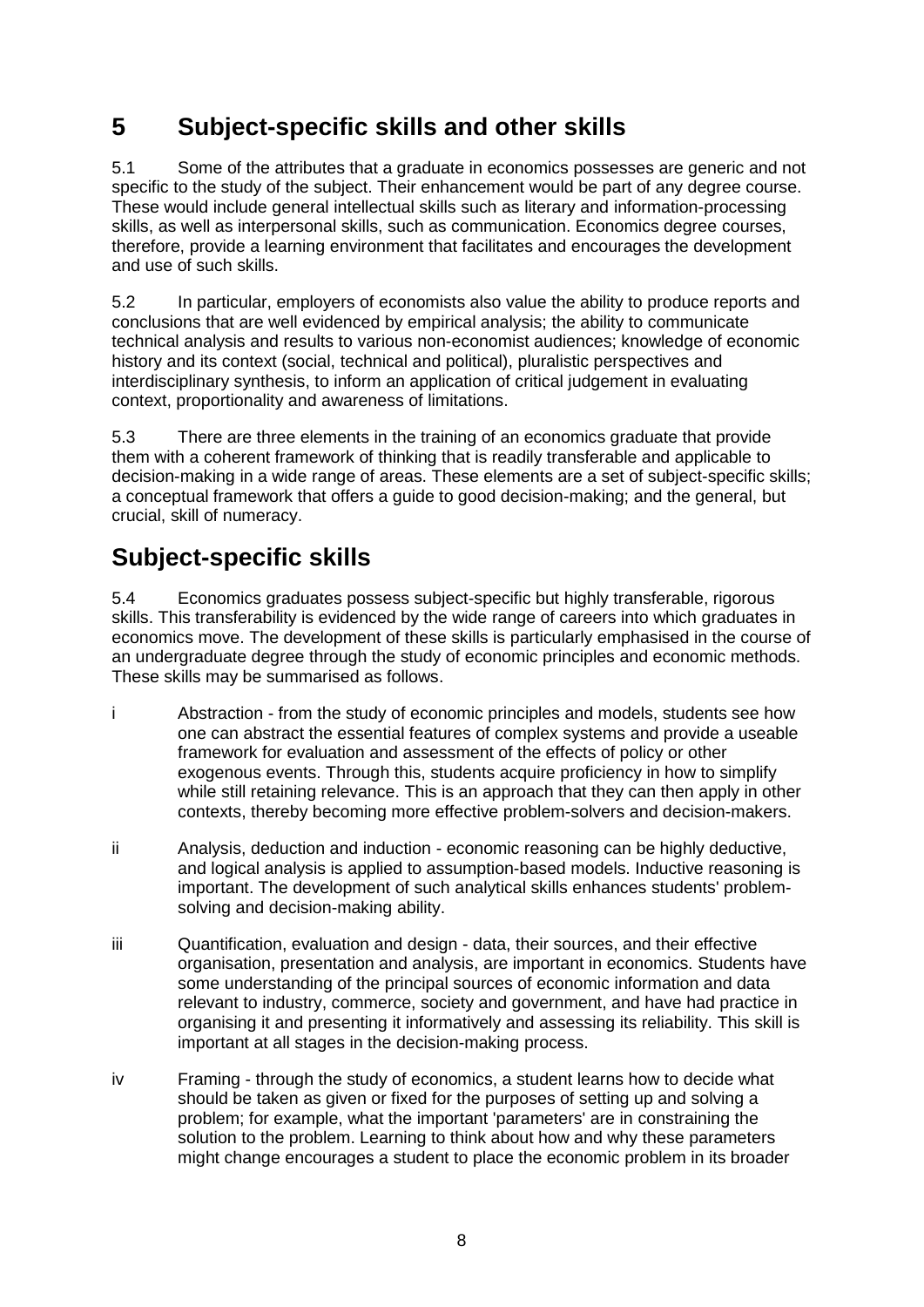social and political context. This 'framing' skill is important in determining the decision-maker's ability to implement the solutions to problems.

#### **Transferable application of economic concepts**

5.5 From learning economic principles, the typical student acquires a facility with some key concepts that are present in most of the decision problems that they are likely to face subsequently in their careers. These include the following.

- i Opportunity cost and scarcity a problem-solver or decision-maker must routinely ask 'what would have to be given up if...' where the answer does not always involve a simply calculated financial cost. It is often the case that actions are proposed that fail to recognise foregone alternatives. Opportunity cost allows economists to think about the costs in terms of all resources, including time. There are many examples of economic policies which enhance efficiency yet reduce equity/sustainability and vice versa. There are also many examples where gains in one time period involve costs in other time periods. All of these examples encourage an appreciation of inevitable trade-offs.
- ii Incentives and psychological biases economists are trained to recognise and evaluate the incentives implied by particular rules, and how to establish sets of rules that actually lead people to react in ways that give rise to intended and unintended outcomes. The ability to think logically about these issues is essential in the effective design of both policy and strategy.
- iii Strategic thinking economists learn the importance of strategic thinking, and the roles of opportunities, strategies, outcomes, information and motivation in the analysis of strategic actions, including conflict, bargaining and negotiation.
- iv Expectations and surprises economists learn that behaviour partly depends on experience and partly on peoples' perceptions of what is expected to happen. Therefore, behaviour may change when unanticipated events occur. Effective decision-making requires the skill of reacting in a context where people's behaviour is based on expectations that may be confounded by subsequent surprises. Students in economics are exposed to these issues and this enhances their potential effectiveness as decision-makers.
- v Marginal considerations economists are trained to recognise that important decisions often relate to small variations in key variables and parameters. An action is worth undertaking if the additional benefit that accrues is greater than the additional cost (including social and environmental cost) incurred. Students in economics are aware of the importance of the margin relative to the average.
- vi Equilibrium, stability and dynamics the concept of equilibrium, when a system is in a state of rest or changing at a constant rate, and the subsequent dynamic adjustment to both internal and external shocks, are fundamental concepts in economics. Economists appreciate the interdependence between economic phenomena and how disturbances can accumulate or die away. An ability to see beyond the immediate effects is a crucial insight that economists bring to analysing the effects of both deliberate decisions and unexpected shocks.
- vii Mutual gains and conflicts of interest economists are aware that the outcome of an economic interaction reflects opportunities for mutual gains from exchange as well as conflicts of interest. Students learn to evaluate such outcomes in terms of efficiency (unexploited mutual gains), fairness and sustainability.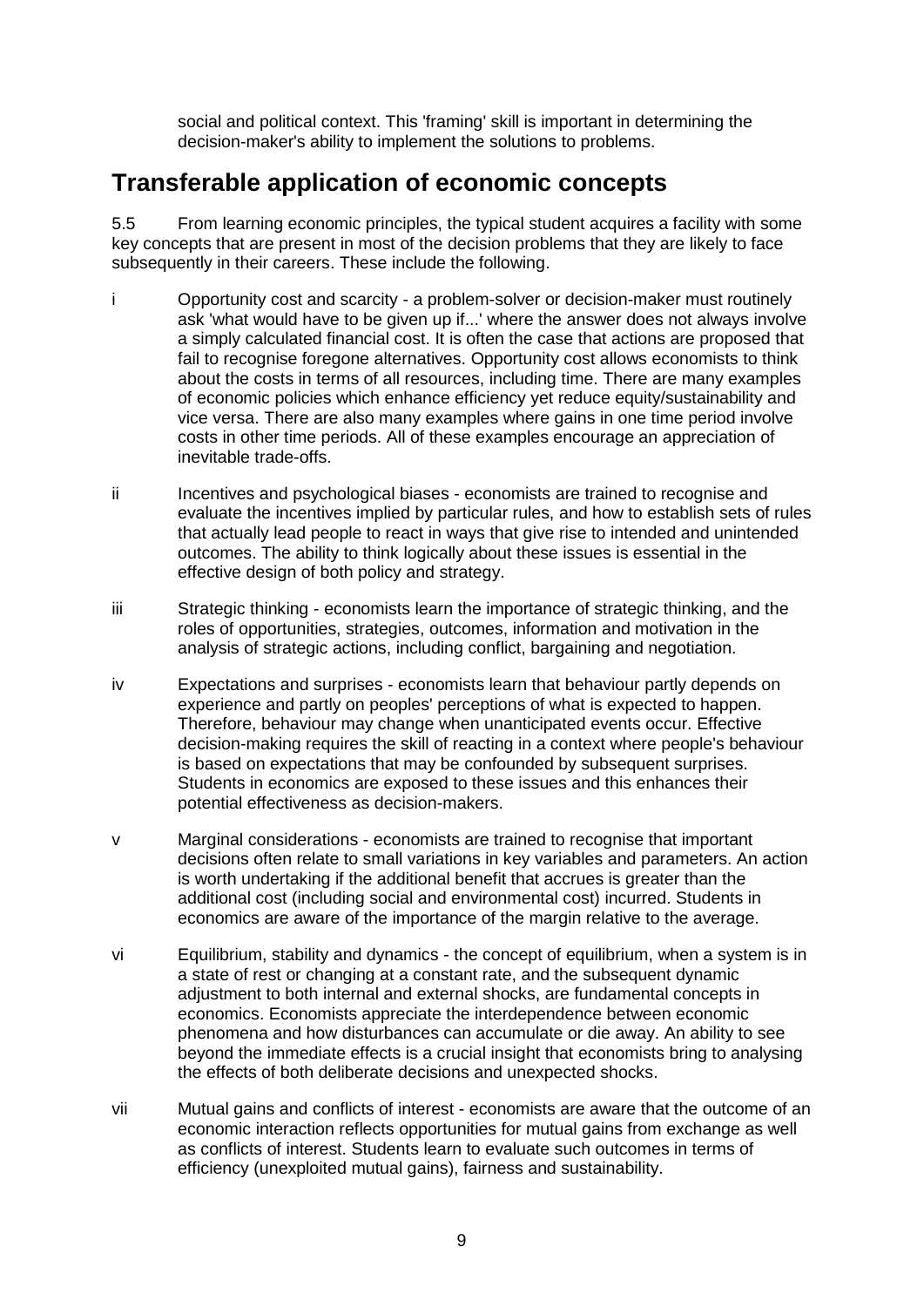viii Markets and market failure - economists understand that price-taking markets between buyers and sellers may deliver the maximum welfare to market participants, but such markets are rare. In most cases, the actions of an economic actor or actors confer un-priced benefits or costs on another or on the environment. Students learn to recognise such external effects and to evaluate how policy and/or private bargaining can achieve improved allocations.

#### **Numeracy**

5.6 Economists frequently use information that is presented in some numerical form, and students should be appropriately trained in this regard. Numeracy, statistical and computing skills are necessary to handle numerical information. Presentation skills are needed to communicate such quantitative information in usable ways, and particularly to give critical and coherent summary representations of data that cannot be readily absorbed raw. As well as formal manipulative and presentation skills required to deal with statistical data, economists learn not to be misled by numbers or the selective use of data. They question whether the numbers represent what they claim, they understand statistical significance and they are aware of at least some of the difficulties in sampling a population. In addition, with some understanding of econometrics, they recognise that conclusions drawn from data might be ambiguous.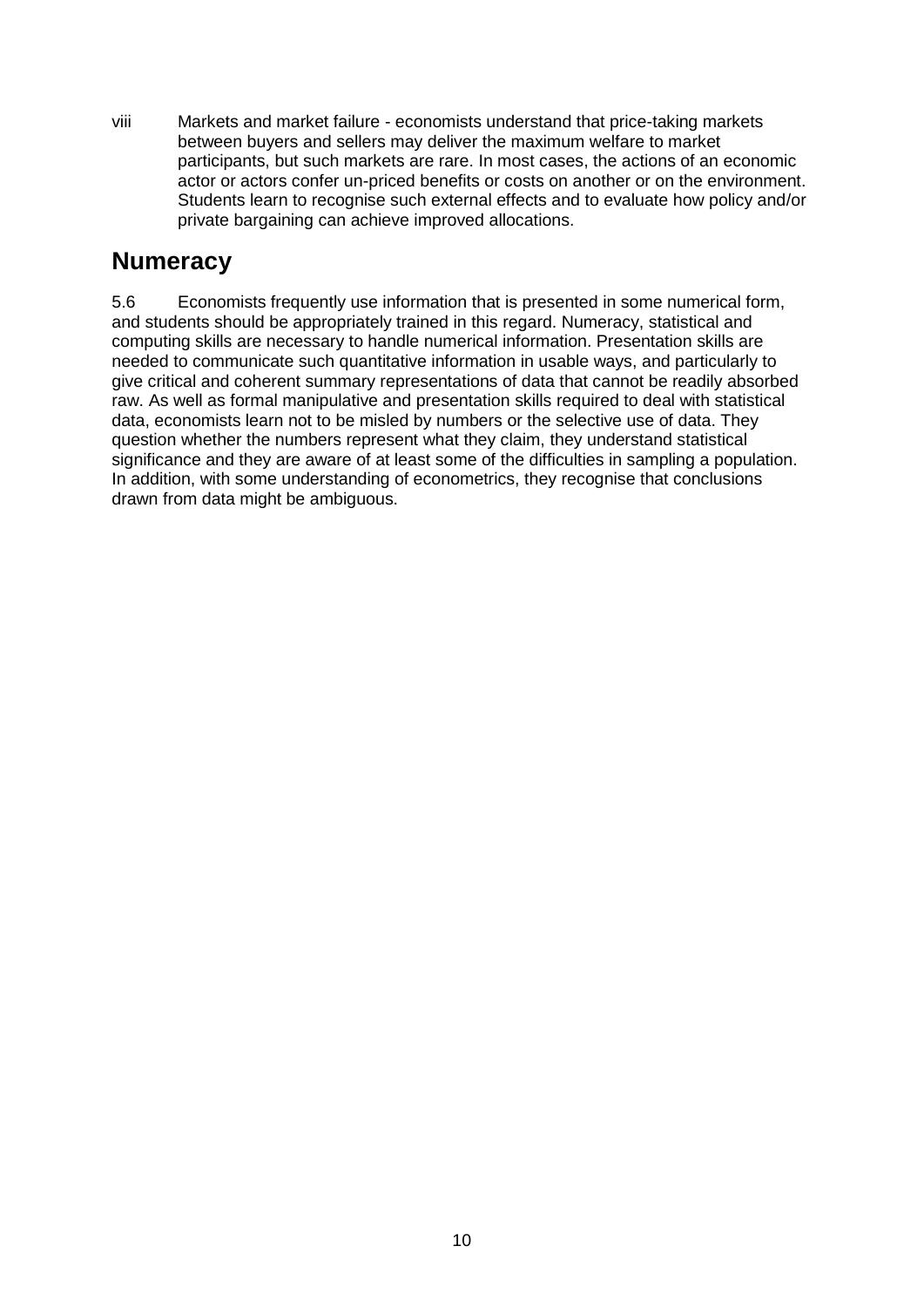# <span id="page-12-0"></span>**6 Teaching, learning and assessment**

6.1 A course of study in economics is designed to encourage the acquisition of subject knowledge, understanding and skills with increasing critical facility and independence as the course progresses. To this end, learning is organised and supported to foster active learning, for example by using a range of assessment methods. A variety of approaches to managing the learning process may be adopted to achieve this, including lectures, seminars, tutorials, workshops, peer teaching and learning, project-based learning, experiments, games, technology-enabled learning and the use of practitioners.

6.2 These approaches to the learning process are supported by appropriate resources, including access to economic databases, such as the Office of National Statistics database, information technology-based resources, and written materials. The use of such resources encourages active learning and the ability to select and make appropriate use of supporting evidence.

6.3 Problem-solving skills and higher-order skills of reasoning and analysis are encouraged through teaching and assessment strategies that require students to use these resources in active ways. Students are assisted and supported in their endeavours to analyse and explore information and to draw appropriate policy conclusions.

- 6.4 In assessing students' work, some or all of the following criteria may be adopted.
- How far have students focused on the questions asked and/or identified key problems?
- How well have students chosen the arguments, the relevant theory or model, to relate to the area specified or question asked?
- How good is the quality of explanation?
- How well have students demonstrated consistency, coherence and purposeful analysis?
- How successfully have students used evidence and knowledge of historical, political, institutional, international, social and environmental contexts?
- How well have students collected, processed, analysed and interpreted relevant data?
- What is the extent and quality of critical evaluation?
- How well have students demonstrated knowledge of relevant literature?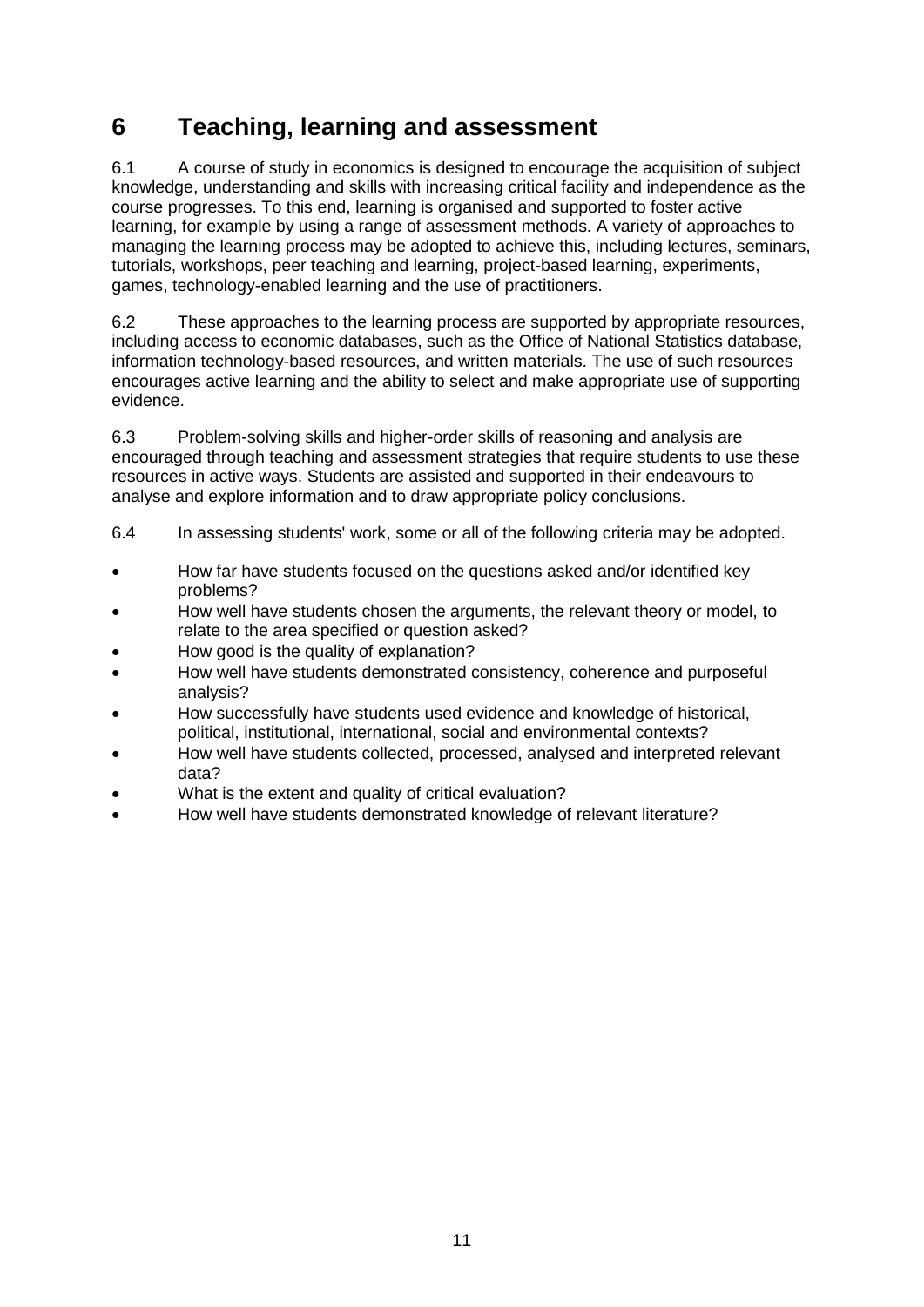# <span id="page-13-1"></span><span id="page-13-0"></span>**7 Benchmark standards**

7.1 The benchmark levels are for both a single honours degree in economics and for those degrees where economics is a major component. Students following degrees where economics is a minor component are not expected to attain all of these benchmarks. Students achieving the typical standard would also achieve the threshold.

#### **The threshold level**

7.2 A graduate in economics who has attained the threshold level should have demonstrated:

- i knowledge of economic concepts, principles and tools
- ii knowledge of distinctive economic theories, interpretations and modelling approaches
- iii awareness of quantitative methods and computing techniques appropriate to their course of study, and show an appreciation of the contexts in which these techniques and methods are relevant
- iv knowledge of the sources and content of economic data and evidence and appreciate what methods might be appropriately applied to the analysis of such data
- v know how to apply economic reasoning to policy issues
- vi knowledge and awareness of historical, political, institutional, international, social and environmental contexts in which specific economic analysis is applied
- vii knowledge in an appropriate number of specialised areas in economics
- viii awareness of the possibility that many economic problems may admit of more than one approach.

# **The typical level**

7.3 A graduate in economics who has attained the typical level should have demonstrated:

- i understanding of economic concepts, principles and tools
- ii understanding of distinctive economic theories, interpretations and modelling approaches, and their competent use
- iii proficiency in quantitative methods and computing techniques and know how to use these techniques and methods effectively across a range of problems
- iv understanding of the sources and content of economic data and evidence and of those methods that might be applied appropriately to the analysis of such data
- v knowledge of how to apply economic reasoning to policy issues in a critical manner vi an understanding of the historical, political, institutional, international, social and
- environmental contexts in which specific economic analysis is applied vii knowledge in an appropriate number of specialised areas in economics, as well as an appreciation of the research literature in these areas
- viii familiarity with the possibility that many economic problems may admit of more than one approach.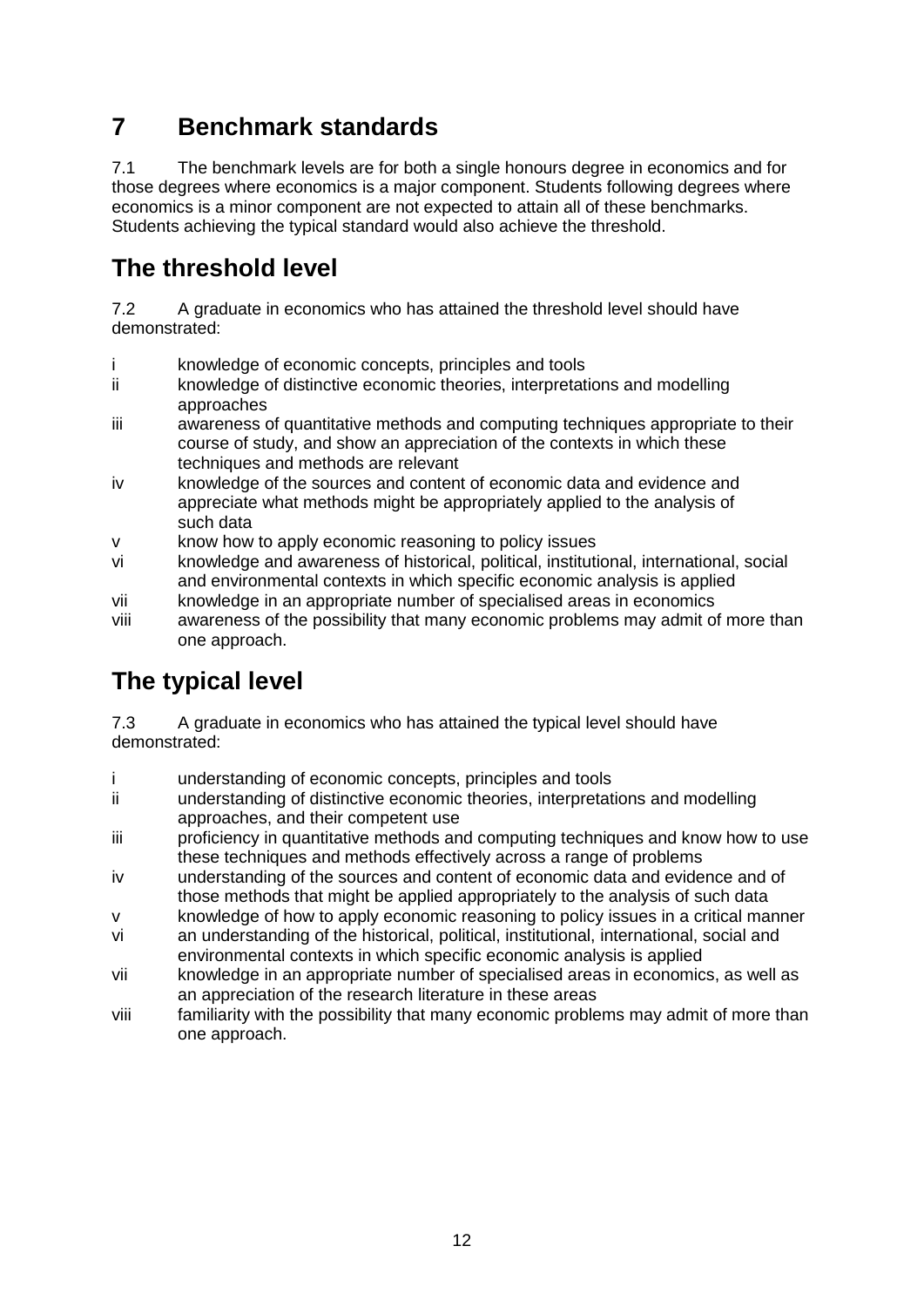#### **Appendix: Membership of the benchmarking and review groups for the Subject Benchmark Statement for economics**

#### **Membership of the review group for the Subject Benchmark Statement for Economics (2019)**

The fourth edition, published in 2019, was revised by QAA to align the content with the revised UK Quality Code for Higher Education, published in 2018. Proposed revisions were checked and verified by a member of the review group of the Subject Benchmark Statement for Economics from 2015.

Dr Andy Smith QAA

Professor Wendy Carlin **National College London** University College London

#### **Membership of the review group for the Subject Benchmark Statement for economics (2015)**

Details provided below are as published in the third edition of the Subject Benchmark Statement.

#### **Higher education provider representatives**

Professor John Beath University of St Andrews Dr Alvin Birdi The Economics Network and University of Bristol Professor David Blackaby Swansea University Professor Wendy Carlin University College London Dr Daniela Gabor **Bristol Business School** Professor Wyn Morgan University of Nottingham Professor Eric Pentecost (Chair) Loughborough University Joe Richards **Rethinking Economics** Dr Neil Lancastle **Rethinking Economics** and De Montfort University Professor Sabine Spangenberg Richmond University, The American International University in London **Employer representatives** Andy Ross Formerly Government Economic Service; visiting professor University of Reading Ian Harwood The Society of Business Economists **Student reader** James Arber **Formerly Birkbeck, University of London QAA officers** Dr Cathy Kerfoot **Quality Assurance Agency for Higher Education** Harriet Barnes Quality Assurance Agency for Higher Education